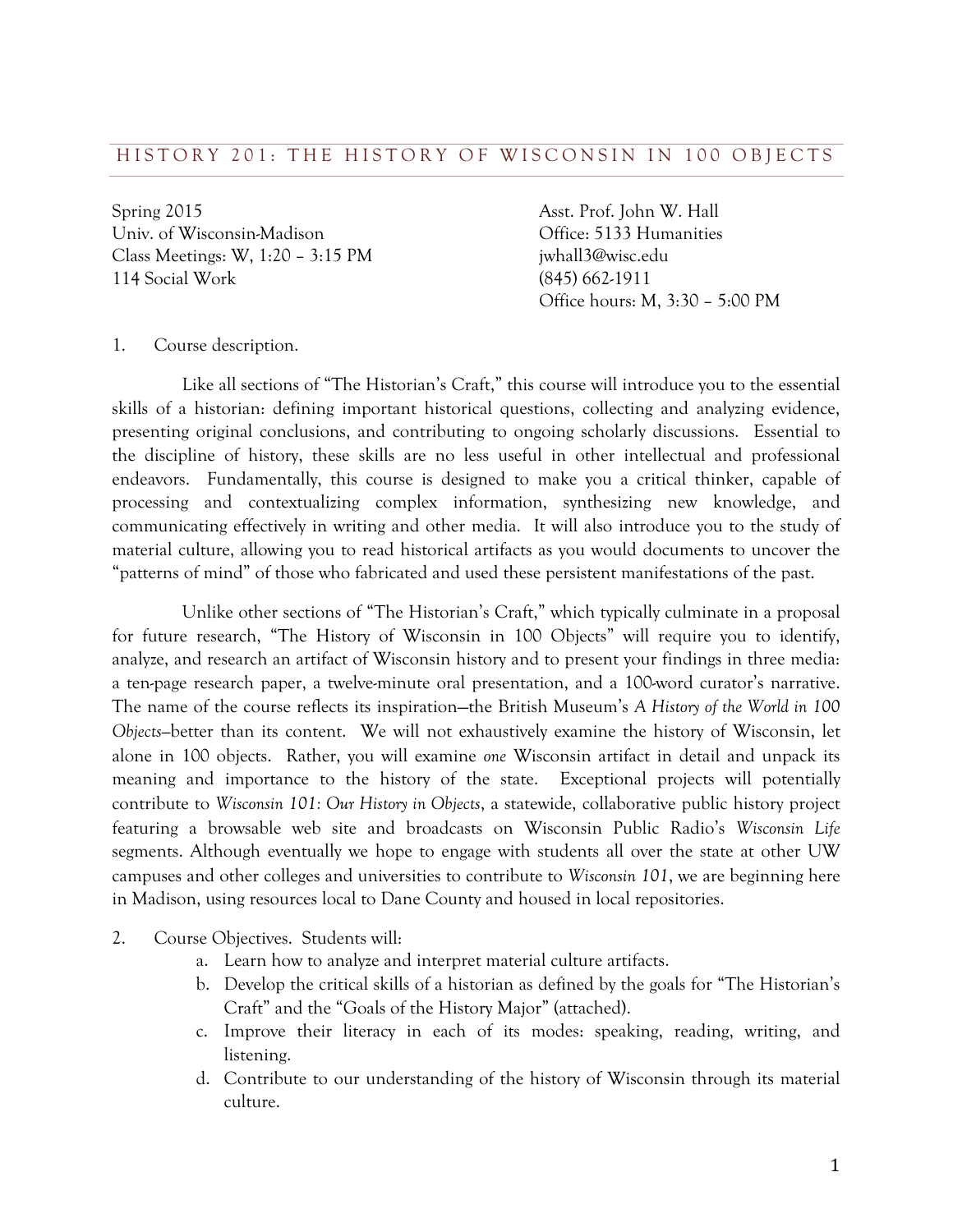- 3. Graded Requirements.
	- a. Journals (10%): Students will maintain a journal specific to this class, recording their thoughts and findings as the semester progresses. Students will submit their journals to Prof. Hall for evaluation at the beginning of our  $7<sup>th</sup>$  and  $15<sup>th</sup>$  meetings.
	- b. Proposals (10%): Students will submit and orally present research proposals during our  $7<sup>th</sup>$  meeting.
	- c. Draft papers (20%): At the beginning of our  $12<sup>th</sup>$  meeting, students will submit a polished draft of their 10-page research papers.
	- d. Oral presentations (10%): Students orally present their research during weeks 14 and 15.
	- e. Final papers (35%): At the beginning of our  $14<sup>th</sup>$  meeting, students will submit a polished draft of their 10-page research papers.
	- f. Curator's narrative (10%): At our  $16<sup>th</sup>$  meeting, students will submit a 100-word "label" describing their artifacts to public audiences.
	- g. Class participation and quality of peer review feedback (5%).
- 4. Grading standards for written work.
	- a. Organization:
		- i. Does the essay begin with an effective introduction that (a) engages the reader, (b) identifies historical problem under consideration, and (c) posits the student's thesis?
		- ii. Do paragraphs comprise discrete ideas defined by identifiable topic sentences?
		- iii. Does the student make effective use of transitions (especially between paragraphs)?
		- iv. Does the student arrange his or her paragraphs (ideas) in a logical sequence that furthers the argument while maintaining a coherent, chronological narrative?
		- v. Does the student conclude with a summary of the paper's most salient findings and (if appropriate) an allusion to their broader significance?
	- b. Use of sources:
		- i. Is the student's research adequate?
		- ii. Does the student make significant / sufficient use of primary sources?
		- iii. Does the student over-rely on select secondary sources or non-scholarly sources?
		- iv. Does the student make appropriate use of the *best available* (rather than the most conveniently accessible) sources?
		- v. Does the student effectively use evidence from these sources to further his or her argument?
		- vi. Does the student understand the historiography of his or her topic?
		- vii. Does the student make excessive or inappropriate use of direct quotations?
	- c. Overall: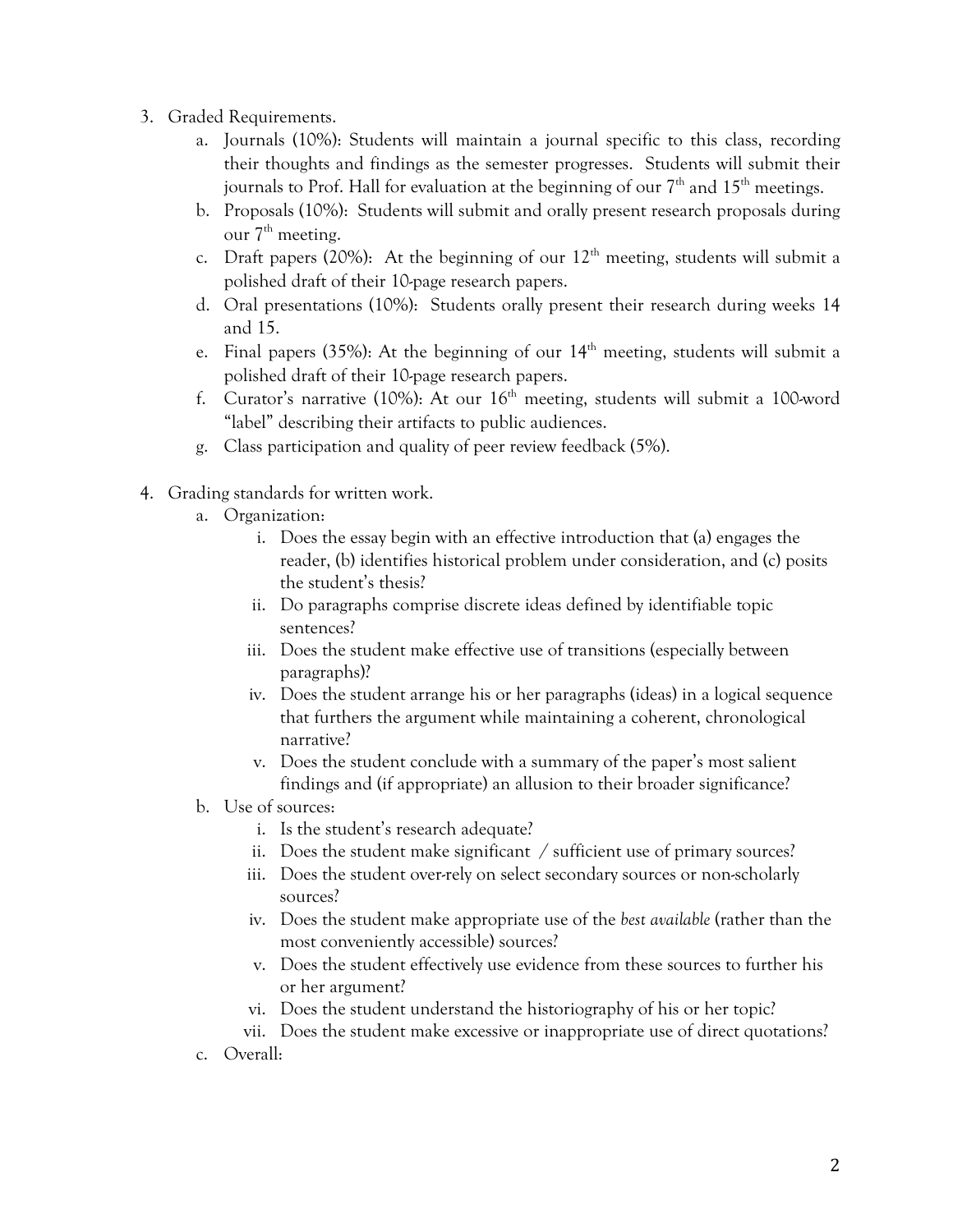- i. Does the student present an original, compelling argument substantiated by appropriate historical evidence? Would a general, educated reader find the argument compelling?
- ii. Does the student demonstrate mastery of the subject matter?
- iii. Is the essay well written? Would a general, educated reader understand it and enjoy reading it?
- iv. Is the essay (to include a cover sheet and bibliography) properly formatted in accordance with *The Chicago Manual of Style* and otherwise free of errors?<sup>1</sup>
- 5. How to succeed in this course.
	- a. Do the reading.
	- b. Attend all class meetings.
	- c. Contribute to discussions.
	- d. Be a diligent writing partner.
	- e. Take notes—in class and while reading.
	- f. Work ahead on all graded requirements and submit them on time.
	- g. **Do your own work**.
	- h. Seek the professor's assistance if you are struggling or do not understand the expectations.
- 6. Required Texts. Students are responsible for acquiring the texts listed below. All other readings are available on Learn@UW.
	- Booth, Wayne C., Gregory G. Colomb, and Joseph M. Williams. *The Craft of Research*. 3rd ed. Chicago: University of Chicago Press, 2008.
	- Janik, Erika. *A Short History of Wisconsin*. Madison: Wisconsin Historical Society Press, 2010.
- 7. Course Schedule.

 

#### **Week 1, 21 January: Course Introduction**

Reading: Begin Janik. Objective: Understand the goals and structure of the course.

### **Week 2, 28 January: Introduction to Material Culture**

<sup>&</sup>lt;sup>1</sup> Proper citation of your sources is not a formality; it is an essential (and therefore graded) component of your research project. Students will format footnotes and bibliographies in accordance with *The Chicago Manual of Style*, 16th ed. A number of software applications make the tasks of organizing and citing your sources relatively easy. Use of these applications is entirely optional but recommended: EndNote Web (free for UW students via the UW Library); RefWorks (free for UW students via the UW Library); Zotero (free).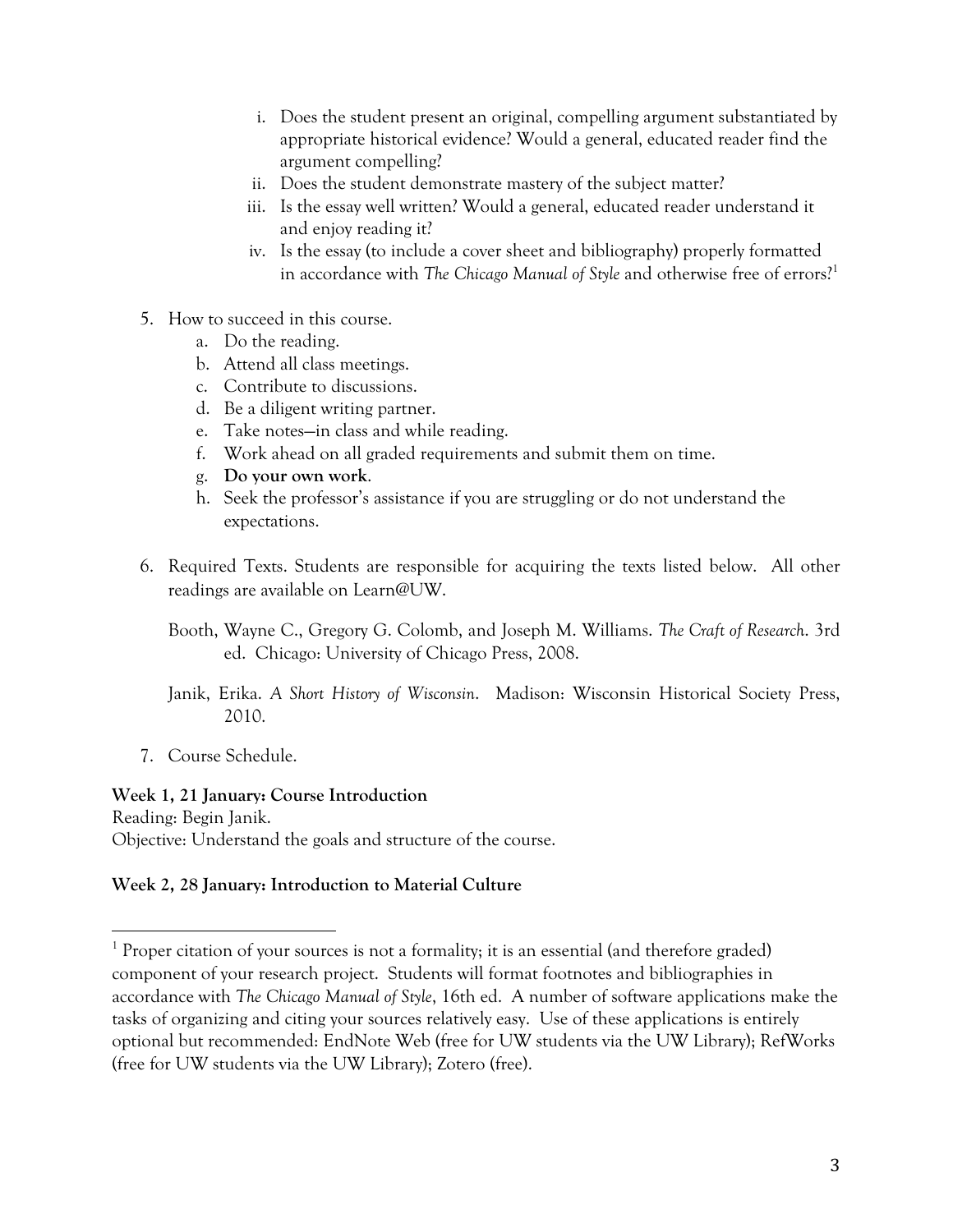Readings: Corrigan; Prown; Booth, Part I .

Objectives: Appreciate the value of studying material culture; learn the principles of the Prownian method for analyzing artifacts.

### **Week 3, 4 February: Prownian Analysis Practical Exercise**

NOTE: Meet at the coatroom of the Chazen Museum of Art. Reading: Continue Janik. Objective: Apply the principles of the Prownian method to selected artifacts in the Chazen Museum of Art.

### **Week 4, 11 February: Artifacts of Wisconsin**

NOTE: Meet at the Wisconsin Veterans Museum, 30 West Mifflin St. Reading: Continue Janik. Objective: Appreciate what artifacts can reveal about the history of Wisconsin and identify potential subjects for your own project.

# **Week 5, 18 February: Conducting Research**

Note: Meet in the grand entrance foyer of the Wisconsin Historical Society. Reading: Introduction to Archival Research at the University of Wisconsin. Objective: Learn how to find primary and documentary sources most relevant to your project.

### **Week 6, 25 February: Critical Reading & Introduction to Historiography**

Readings: Booth, Part II. Objective: Learn how to interrogate documentary sources and identify historical problems.

# **Week 7, 4 March: Submit and Present Proposals**

Assignment: Submit journal at the beginning of class.

Reading: Finish Janik.

Objectives: Practice the oral communication of your research; receive critical feedback on your projects.

### **Week 8, 11 March: Individual appointments**

Readings: None. Objectives: Refine your projects and review your progress in the course to date.

### **Week 9, 18 March: Arguments and Outlining**

Readings: Booth, Part III through Chapter 12. Objective: Discuss the construction, organization, and evaluation of historical arguments.

# **Week 10, 25 March: Scholarly Writing**

Reading: Booth, Chapters 13, 15-16. Objective: Discuss the standards, conventions, and style of academic writing in the humanities.

# **Week 11, 1 April: Spring Break**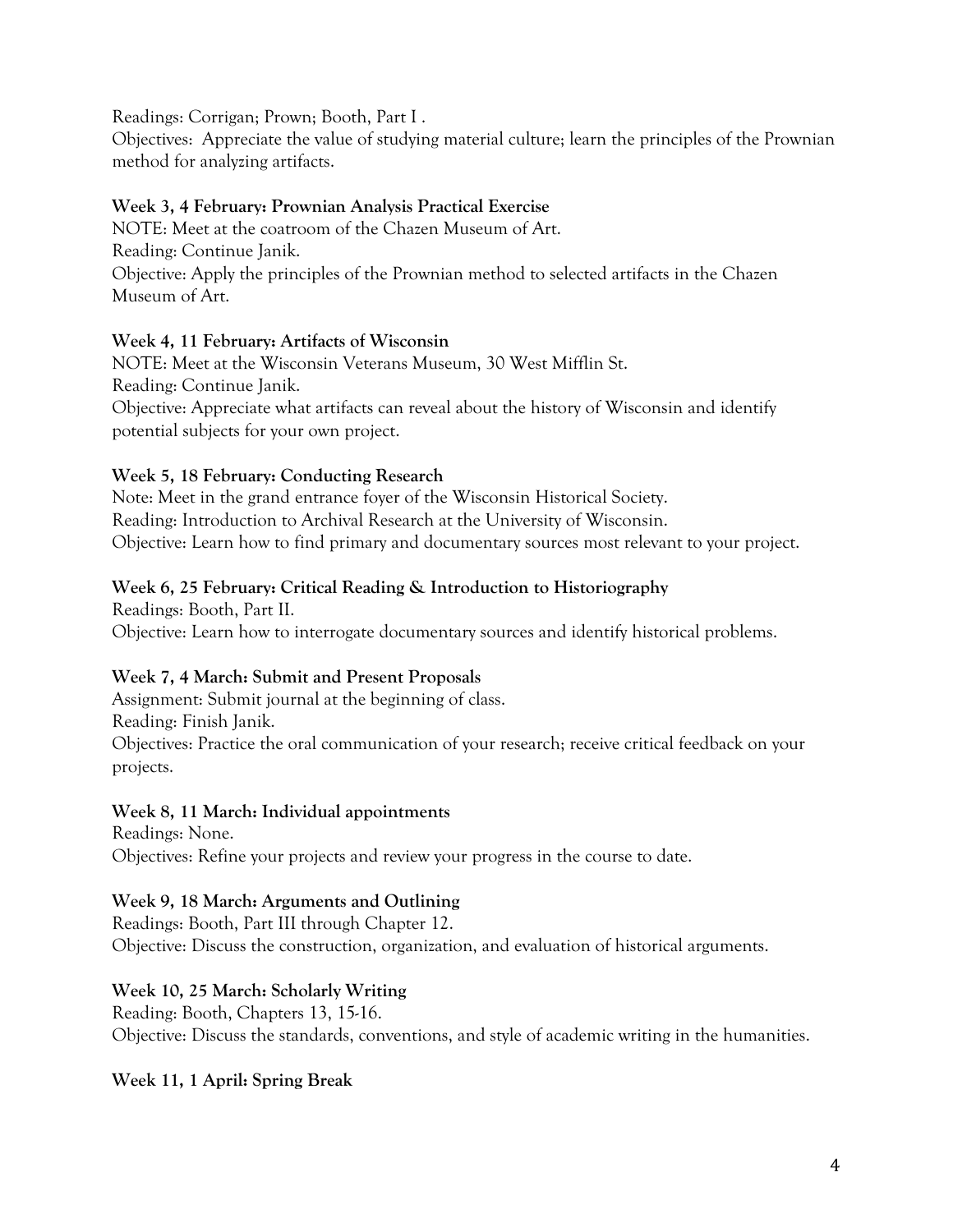### **Week 12, 8 April: Peer Review, Revision, and Presentation**

Assignment: Draft papers due in triplicate at the beginning of class.

Reading: Booth, Chapters 14 and 17

Objectives: Learn how to provide constructive editorial criticism and revise your own writing; address the principles of effective oral communication and presentation.

#### **Week 13, 15 April: Oral Presentations I**

Assignment: Feedback due to writing partners by noon, Monday, 13 April. Reading: None. Objective: Practice the skills of oral presentation and providing constructive, collegial criticism.

#### **Week 14, 22 April: Oral Presentations II**

Assignment: Submit final paper at beginning of class. Reading: None. Objective: Practice the skills of oral presentation and providing constructive, collegial criticism.

#### **Week 15, 29 April: Label Writing**

Assignment: Submit journal at beginning of class. Reading: Borowsky. Objective: Learn how to effectively convey the truth of an artifact in 100 words.

#### **Week 16, 6 May: Wrap-up and Reflections**

Assignment: 100-word label due at the beginning of class. Reading: None. Objectives: Review the semester and discuss possibilities for further research and publication.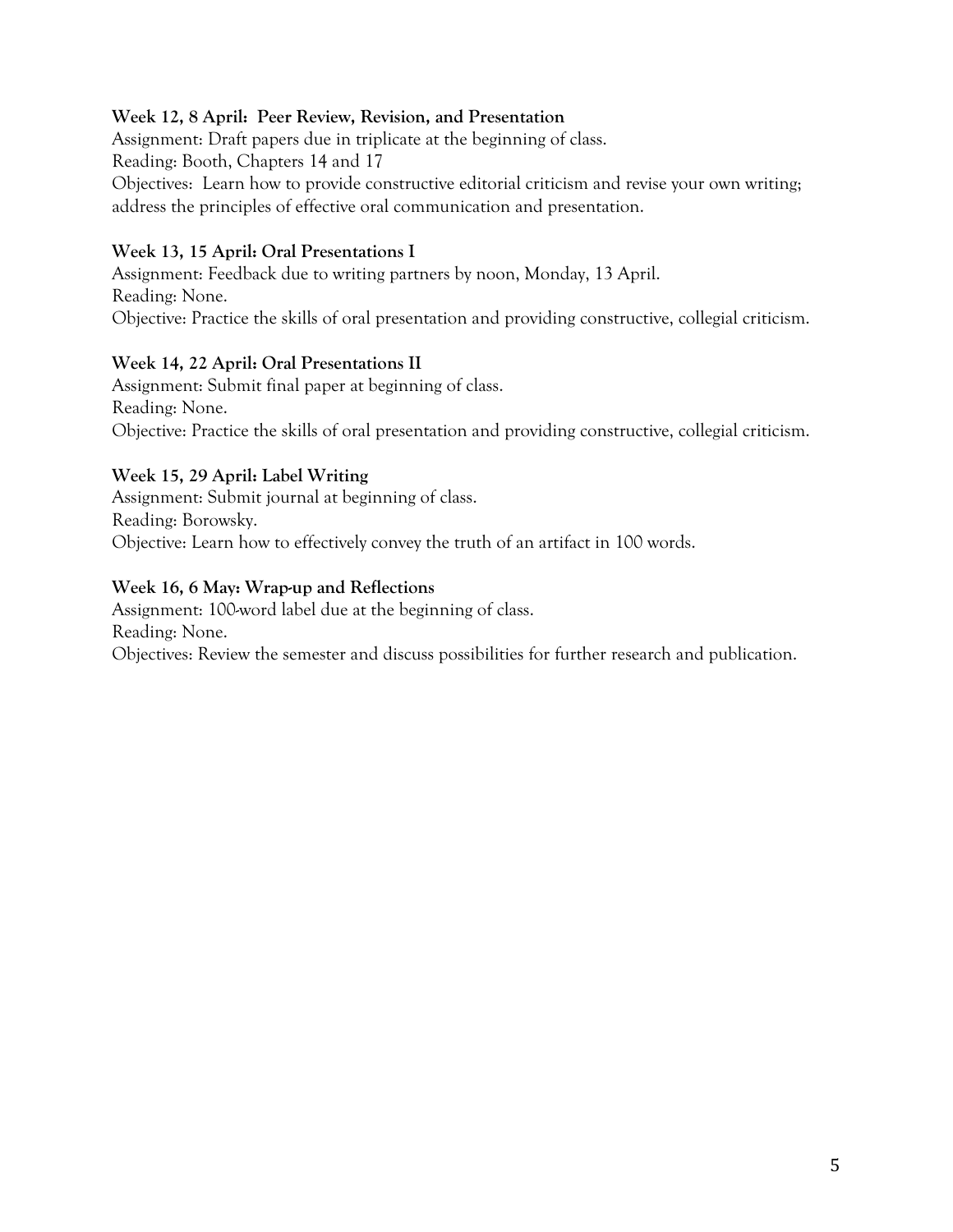# Goals for HIST 201 – "The Historian's Craft"

### Approved by Undergraduate Council, December 8, 2010

The "Historian's Craft" courses offer an opportunity to experience the excitement and rewards of doing original historical research and conveying the results of that work to others. Through engagement with locally available or on-line archival materials, the courses encourage undergraduates to become historical detectives who can define important historical questions, collect and analyze evidence, present original conclusions, and contribute to ongoing discussions the skills we have defined as central to the history major.

Upon successful completion of this course, students will be prepared to undertake substantial historical research and writing in a variety of courses, including the HIST 600 seminar. Specific goals for this course include learning to:

- **1. Ask Questions**: develop the habit of asking questions, including questions that may generate new directions for historical research.
	- Develop historical questions through engagement with primary sources, secondary literature, and/or broader ethical, theoretical, or political questions.
	- Ask historical questions to guide individual research.
	- Pose questions to prompt productive group discussion.
- **2. Find Sources**: learn the logic of footnotes, bibliographies, search engines, libraries, and archives, and consult them to identify and locate source materials.
	- Identify the purposes, limitations, authorities, and parameters of various search engines available both through the library and on the world-wide web.
	- Take advantage of the range of library resources, including personnel.
	- Locate printed materials, digital materials, and other objects.
	- Be aware of, and able to use, interlibrary loan.
- **3. Evaluate Sources:** determine the perspective, credibility, and utility of source materials.
	- Distinguish between primary and secondary material for a particular topic.
	- Determine, to the extent possible, conditions of production and preservation.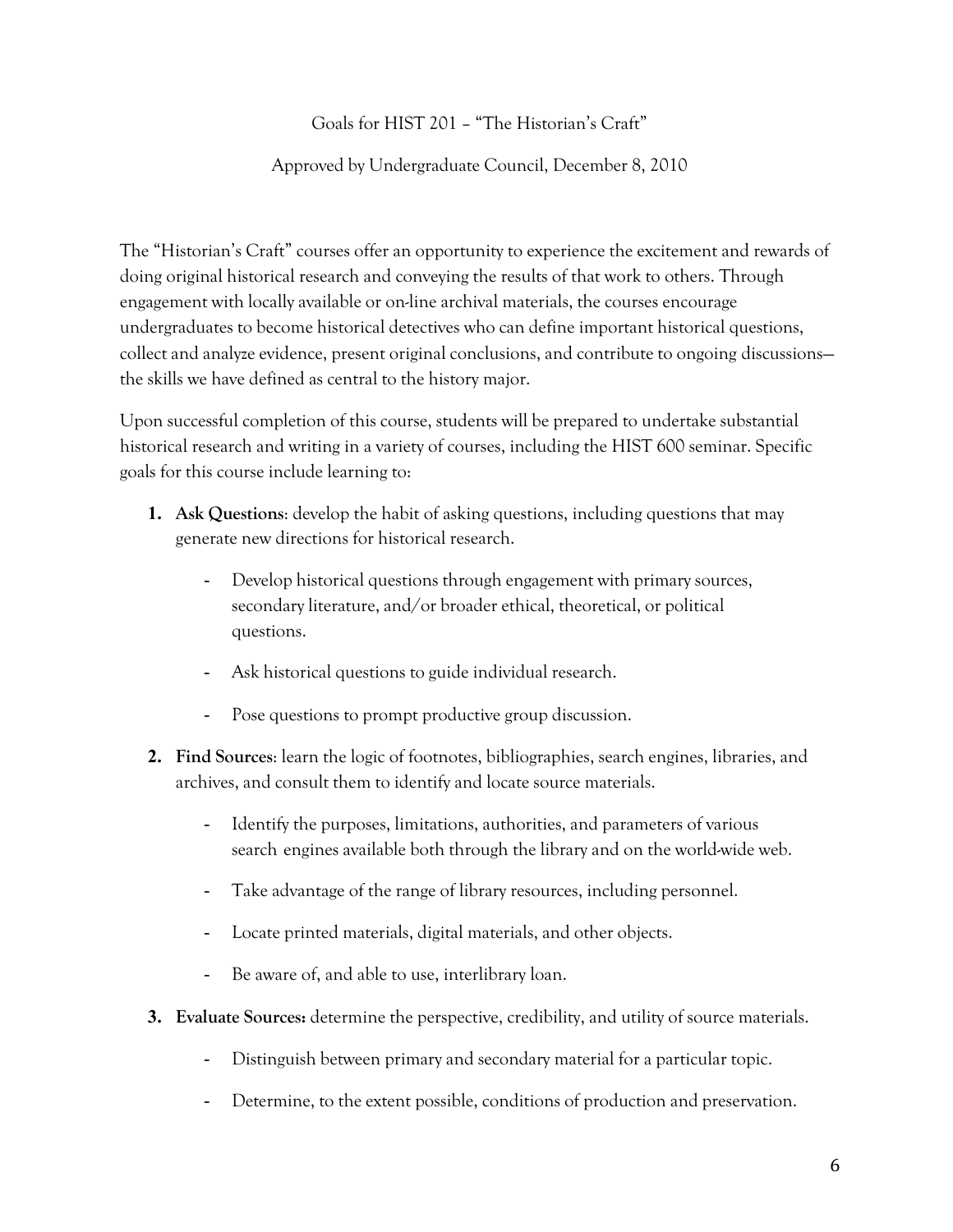- Consider the placement of sources in relation to other kinds of documents and objects.
- Identify the perspective or authorial stance of a source.
- Summarize an argument presented in a text.
- Distinguish between the content of a source and its meaning in relation to a particular question.
- **4. Develop and Present an Argument:** use sources appropriately to create, modify, and support tentative conclusions and new questions.
	- Write a strong, clear thesis statement.
	- Revise and rewrite a thesis statement based on additional research or analysis.
	- Identify the parts of an argument necessary to support a thesis convincingly.
	- Cite, paraphrase, and quote evidence appropriately to support each part of an argument.
- **5. Plan Further Research:** draw upon preliminary research to develop a plan for further investigation.
	- Write a research proposal, including a tentative argument, plan for research, annotated bibliography, and abstract.
	- Identify the contribution of an argument to existing scholarship.
- **6. Communicate Findings Effectively:** make formal and informal, written and oral presentations tailored to specific audiences.
	- Write a clearly argued, formal academic paper, using appropriate style and bibliographic apparatus.
	- Deliver a concise, effective, formal verbal presentation with appropriate supporting material.
	- Contribute constructively to discussion, whether proposing or responding to an idea.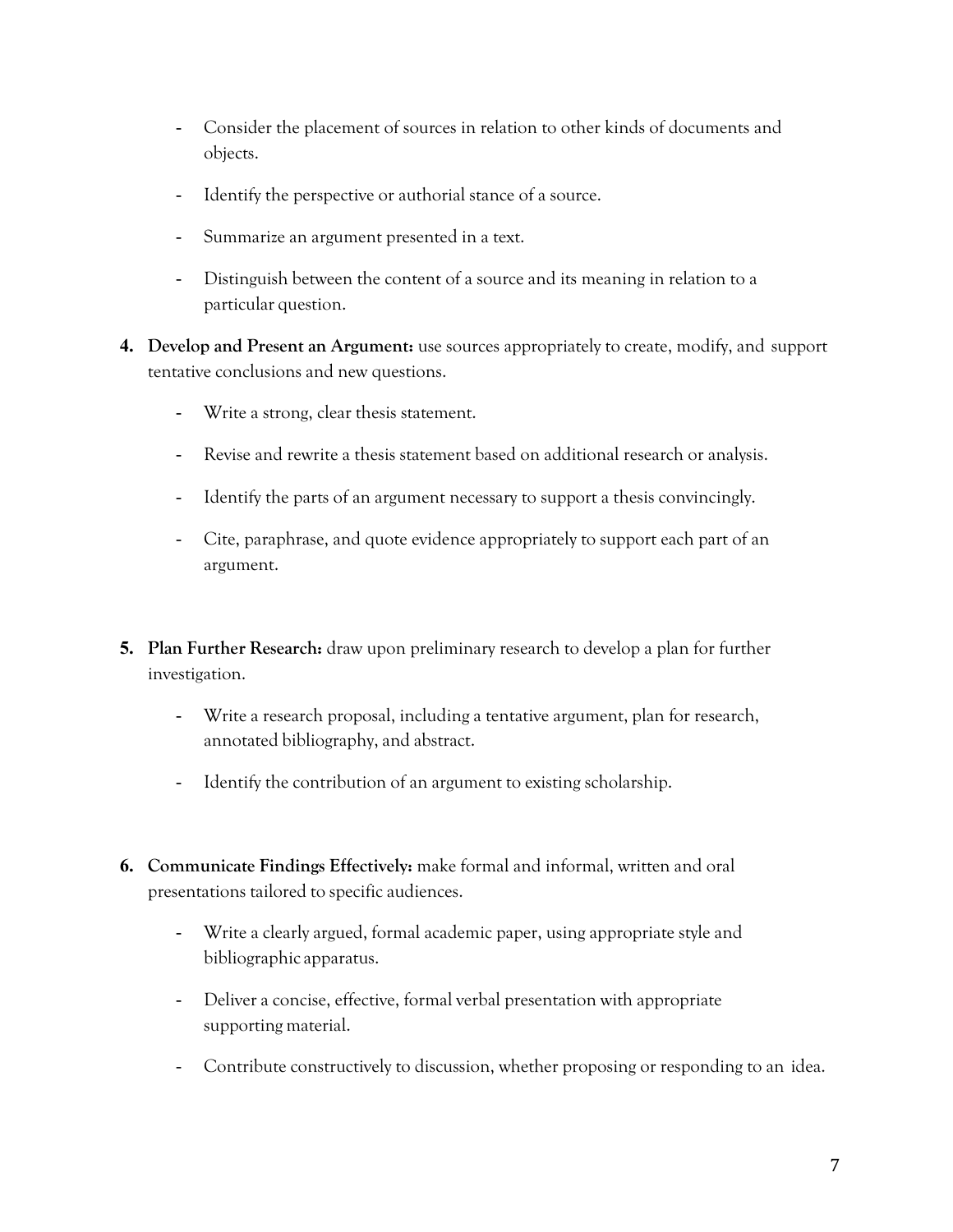### **Goals of the History Major**

# **(approved by the department, March 23, 2011; revised by the department, February 27, 2013)**

The goal of the history major is to offer students the knowledge and skills they need to gain a critical perspective on the past. Students will learn to define important historical questions, analyze relevant evidence with rigor and creativity, and present convincing arguments and conclusions based on original research in a manner that contributes to academic and public discussions. In History, as in other humanistic disciplines, students will practice resourceful inquiry and careful reading. They will advance their writing and public speaking skills to engage historical and contemporary issues.

To ensure that students gain exposure to some of the great diversity of topics, methodologies, and philosophical concerns that inform the study of history, the department requires a combination of courses that offers breadth, depth, and variety of exposition. Through those courses, students should develop:

- 1. Broad acquaintance with several geographic areas of the world and with both the premodern and modern eras.
- 2. Familiarity with the range of sources and modes through which historical information can be found and expressed. Sources may include textual, oral, physical, and visual materials. The data within them may be qualitative or quantitative, and they may be available in printed, digital, or other formats. Modes of expression may include textbooks, monographs, scholarly articles, essays, literary works, or digital presentations.
- 3. In-depth understanding of a topic of their choice through original or creative research.
- 4. The ability to identify the skills developed in the history major and to articulate the applicability of those skills to a variety of endeavors and career paths beyond the professional practice of history.

### Skills Developed in the Major

### *Define Important Historical Questions*

- 1. Pose a historical question and explain its academic and public implications.
- 2. Using appropriate research procedures and aids, find the secondary resources in history and other disciplines available to answer a historical question.
- 3. Evaluate the evidentiary and theoretical bases of pertinent historical conversations in order to highlight opportunities for further investigation.

### *Collect and Analyze Evidence*

- 1. Identify the range and limitations of primary sources available to engage the historical problem under investigation.
- 2. Examine the context in which sources were created, search for chronological and other relationships among them, and assess the sources in light of that knowledge.